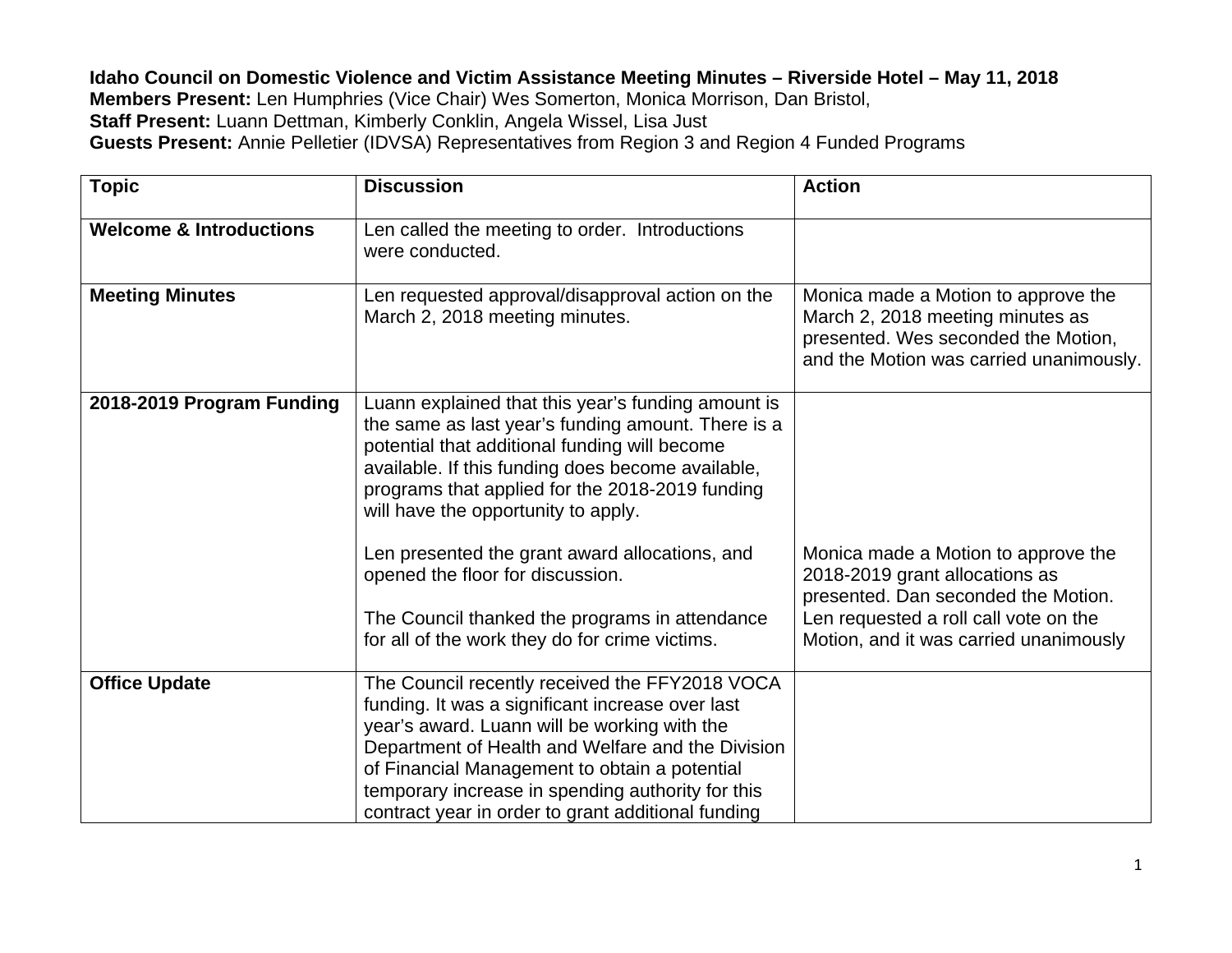|                                              | and then she will present to the Joint Finance<br>Appropriations Committee next legislative session<br>requesting a permanent increase in spending<br>authority.                                                                                                                                                                                                                                                                                         |                                                                                                               |
|----------------------------------------------|----------------------------------------------------------------------------------------------------------------------------------------------------------------------------------------------------------------------------------------------------------------------------------------------------------------------------------------------------------------------------------------------------------------------------------------------------------|---------------------------------------------------------------------------------------------------------------|
|                                              | The Council will be sponsoring two Investigating<br>Child Abuse and Neglect trainings. One will be<br>held in Salmon on July 23-24, 2018 and one will<br>be held in Post Falls on July 26-27, 2018.                                                                                                                                                                                                                                                      |                                                                                                               |
|                                              | The Council will be partnering with the Idaho<br>Coalition Against Sexual & Domestic Violence for<br>sexual assault training in September.                                                                                                                                                                                                                                                                                                               |                                                                                                               |
|                                              | New Open Meeting Law rules beginning July 1 <sup>st</sup><br>will make it necessary that we note items that are<br>"action" items on our agenda and have an open<br>discussion period.                                                                                                                                                                                                                                                                   | The Council elected to add an additional<br>line item to each meeting agenda called<br><b>Public Comment.</b> |
| <b>Two Days in June</b><br><b>Conference</b> | The 25 <sup>th</sup> Annual Two Days in June Conference will<br>be June 7-8, 2018 at the Boise Riverside.<br>Registration is open.                                                                                                                                                                                                                                                                                                                       |                                                                                                               |
| <b>Program Updates</b>                       | The FACES of Hope Foundation has a new<br>Executive Director, Paige Dinger.                                                                                                                                                                                                                                                                                                                                                                              |                                                                                                               |
| <b>Monitoring Update</b>                     | Kimberly and Angela conducted site visits to<br>Programs in Region 1. They will be conducting site<br>visits to two remaining programs in Region 1<br>during July. Luann reported that upon the<br>completion of the site visits in Region 1 all of the<br>Victim Assistance Programs will have been<br>monitored. The federal monitoring requirements<br>have been changed from every three years to<br>every two years. A monitoring schedule has been | There were no findings that required<br>Council action.                                                       |